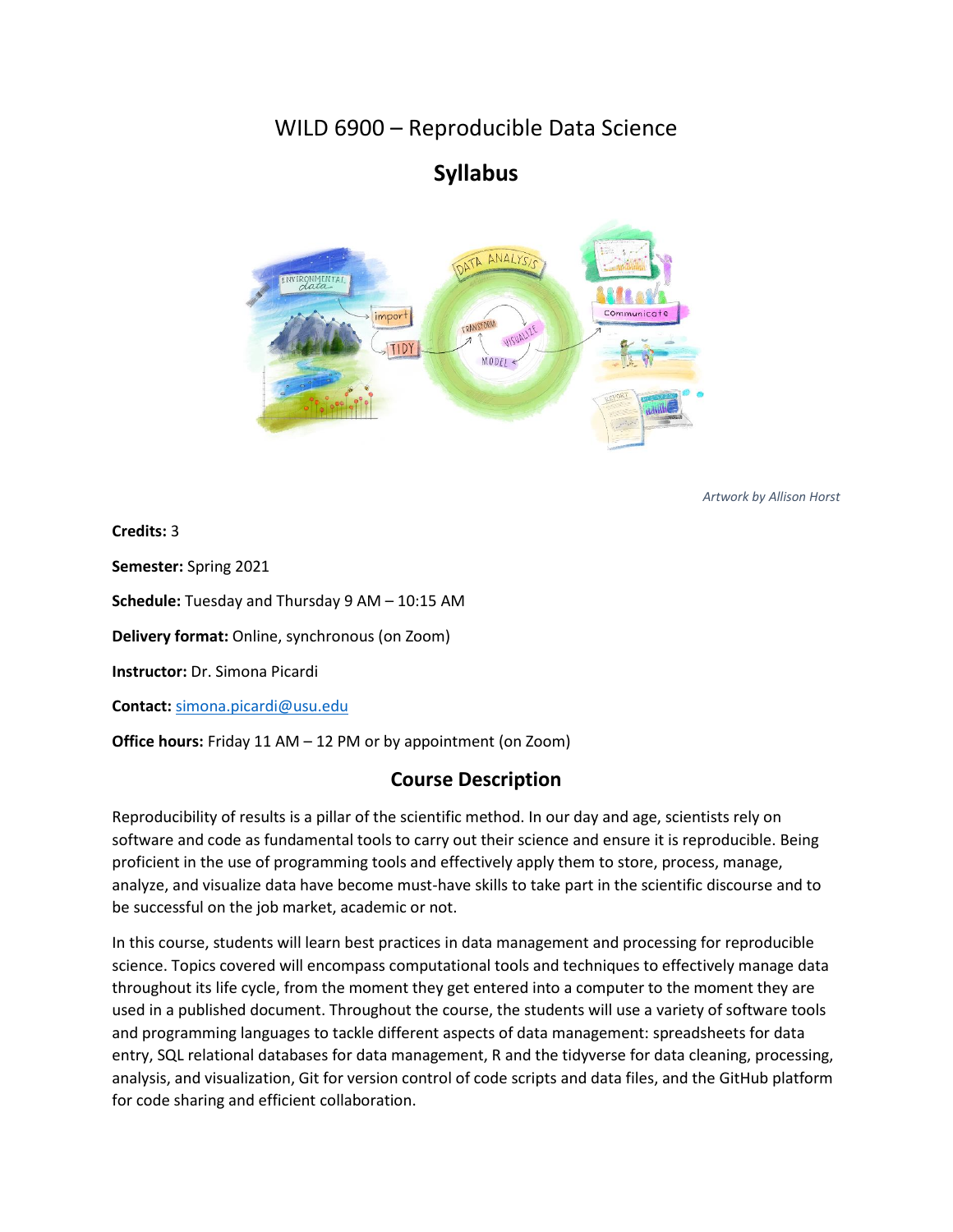# **Learning Objectives**

The goal of this course is to help students establish their own workflow for reproducible data management that they can apply in their day-to-day research endeavors, by building long-lasting habits in efficient project organization, data management, and processing. Specific learning objectives include:

- Design functional project structures;
- Organize data in tidy format;
- Design databases that reflect real structure in the data;
- Write code to process data from raw to analysis-ready;
- Maintain code and data integrity with version control;
- Perform automated tasks on data.

### **Prerequisites**

This course has no formal prerequisites. Prior experience with R is beneficial but not required. No experience required for any of the other tools and programming languages.

# **Teaching Philosophy**

One of the major obstacles that students encounter when learning to program is that computational tools are taught incidentally within the context of a course that is centered on a different topic, often statistics. This means students have to split their cognitive load between learning the subject matter and learning the tools to practice it, which is a struggle. This course is designed as an opportunity for students to focus undisturbed on learning the tools. Another common misconception about learning computational tools is that the best way to learn is to be left alone to confront the code. But without prior instructions and explanations of how things work, being thrown to the wolves to tackle a programming language is nearly guaranteed to be a frustrating experience. I strive to apply evidencebased pedagogy techniques that are shown to be effective at facilitating learning. These include, among others:

- Setting explicit, measurable goals for each learning activity to facilitate self-assessment;
- Helping students build mental models of each topic before challenging them with practical problem-solving;
- Providing multiple exposure to each topic by combining traditional lectures, live-coding demonstrations, hands-on exercises, and group activities.

# **Instructional Methods**

The course will be delivered entirely online. The format will include a combination of synchronous and asynchronous learning. Following a flipped-classroom approach, students will be expected to read the material on each week's topic on their own and then join a virtual class focused on exercises, live coding demonstrations, and group discussions. As a final outcome of the course, students will complete an individual project related to their own research (or any topic of their choice) that implements the techniques learned in class. Weekly lectures are organized chronologically in the order students are going to need them to work on their project, and each lecture will build off of previous ones.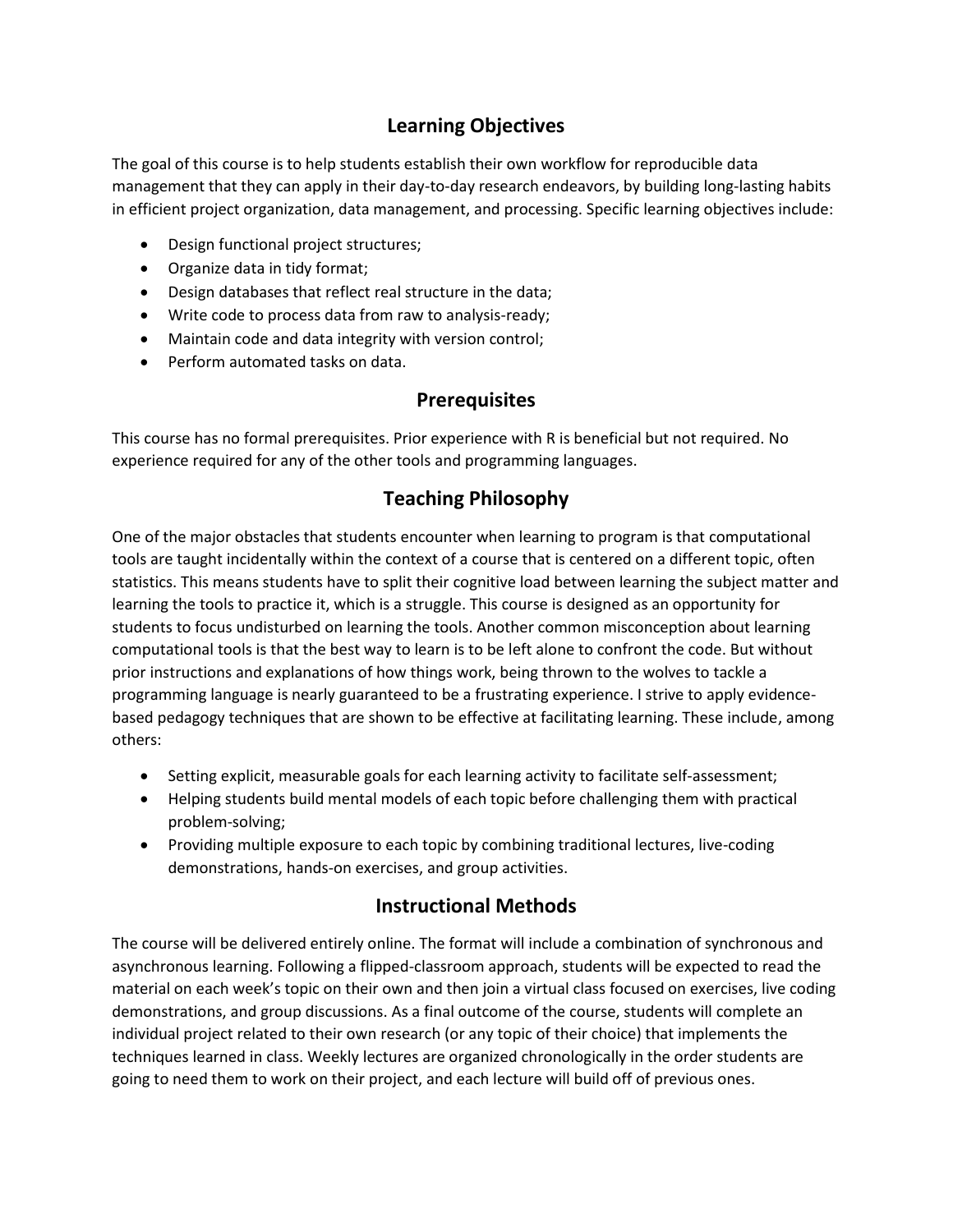### **Course Resources**

All software used in this course is open source and freely available online. There is no required textbook. All reading material will be provided in the form of a digital book available on the course website.

# **Course Policies**

#### *Attendance*

I will not be keeping track of attendance, but students are encouraged to regularly participate in class activities for best learning outcomes. Because the content of each class iteratively builds off of the previous ones, missing classes can set you back. At the same time, I understand the need for flexible schedules, especially during these times. The flipped classroom approach is meant to allow some flexibility and independent learning. However, a significant part of learning happens during live exercises, which I recommend not missing out on.

#### *Assignments*

The course will include weekly assignments and a final project to be handed in at the end of the semester. Many of the weekly assignments will be part of your final project, so working on them each week will make sure you are not left with a pile of work to do at the end of the semester. Because each assignment builds off of previous ones, it's best not to fall too far behind or it will be difficult to catch up. However, I will adopt flexible deadlines, with an automatic 48-hour extension to anyone who needs it (no need to request it or justify.) If you need more time on top of the 48-hour extension to complete an assignment, just let me know. You will not need to disclose personal information to get an extension.

#### *Grading*

Assignments will count as 50% of the final grade, active participation as 20%, and the final project as 30%. Final grades will be in accordance with the following standards:

| Grade | Range               |
|-------|---------------------|
| A     | 100 % to 93.0%      |
| $A -$ | $<$ 93.0 % to 90.0% |
| $B+$  | $<$ 90.0 % to 87.0% |
| B     | < 87.0 % to 83.0%   |
| $B -$ | $< 83.0$ % to 80.0% |
| $C+$  | < 80.0 % to 77.0%   |
| C     | < 77.0 % to 73.0%   |
| $C-$  | < 73.0 % to 70.0%   |
| $D+$  | < 70.0 % to 67.0%   |
| D     | $< 67.0$ % to 60.0% |
| F     | $<$ 59.0 % to 0.0%  |

#### *Zoom etiquette*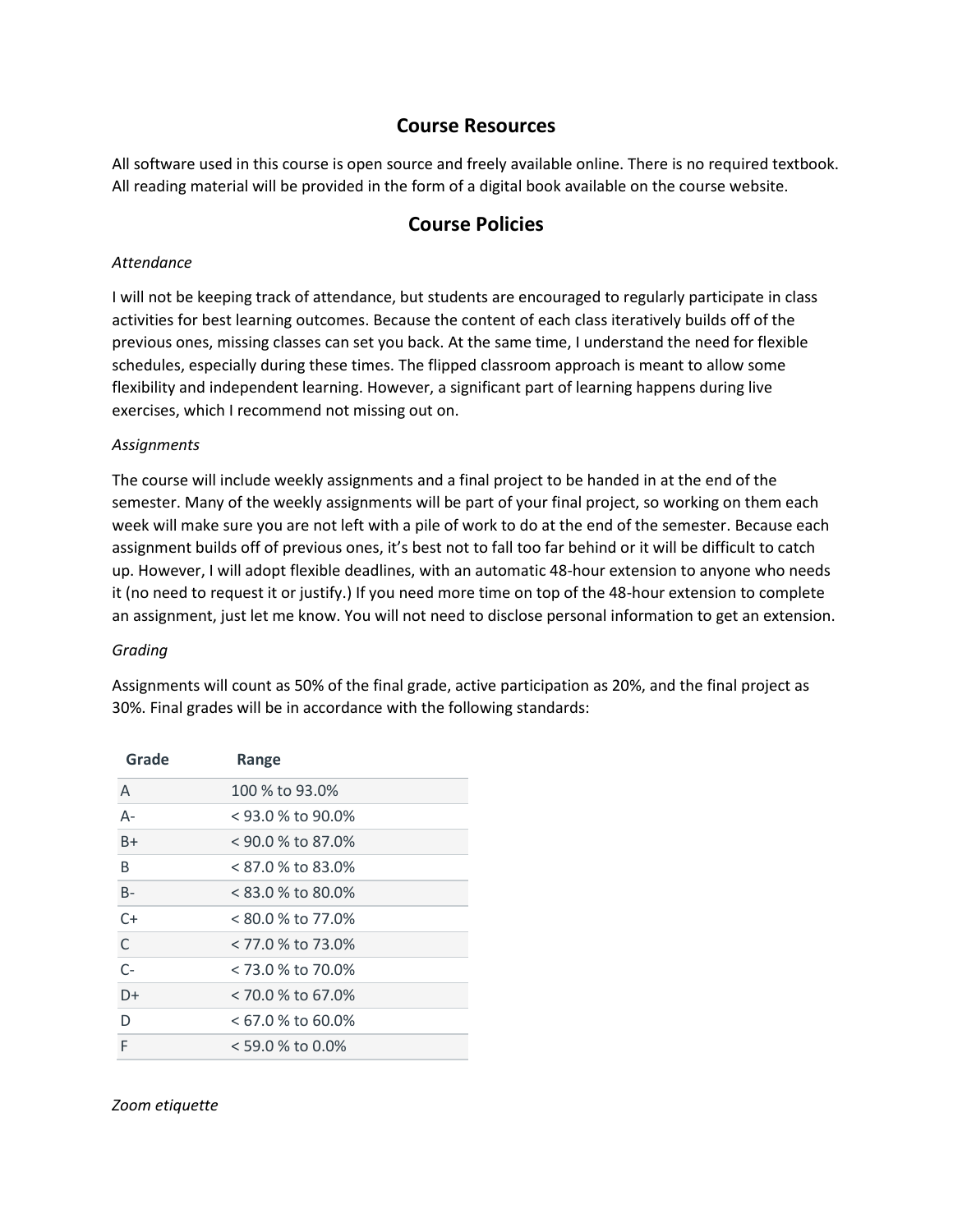During synchronous lectures on Zoom, kindly keep your microphone muted when you are not speaking. You are encouraged to turn on your video (it's always nice to see faces and get feedback from body language instead of teaching into the void), but you are not required to do so if you are not comfortable with it. Participation is welcome and encouraged at all times, either verbally or in the chat. To protect privacy of participants, live sessions will not be recorded.

# **Course Schedule**

#### Week 1

- Introduction: what is reproducibility and why should we care?
- Project organization

#### Week 2

- Version control with Git
- Collaborative science with GitHub

#### Week 3

- Best practices in the use of spreadsheets
- Relational databases, pt. 1: Designing database structures

#### Week 4

- Fundamentals of SQL language
- Relational databases, pt. 2: Querying data across multiple tables

#### Week 5

- Relational databases, pt. 3: Building the database
- Interfacing SQL databases with R

#### Week 6

- Dynamic documents with Rmarkdown
- Automatically synchronized websites with GitHub pages

#### Week 7

- R programming, pt. 1: Review of base R
- R programming, pt. 2: Automating repeated tasks

#### Week 8

- R programming, pt. 3: Troubleshooting code
- R programming, pt. 4: Dependency management

#### Week 9

• R programming, pt. 5: Data wrangling with tidyverse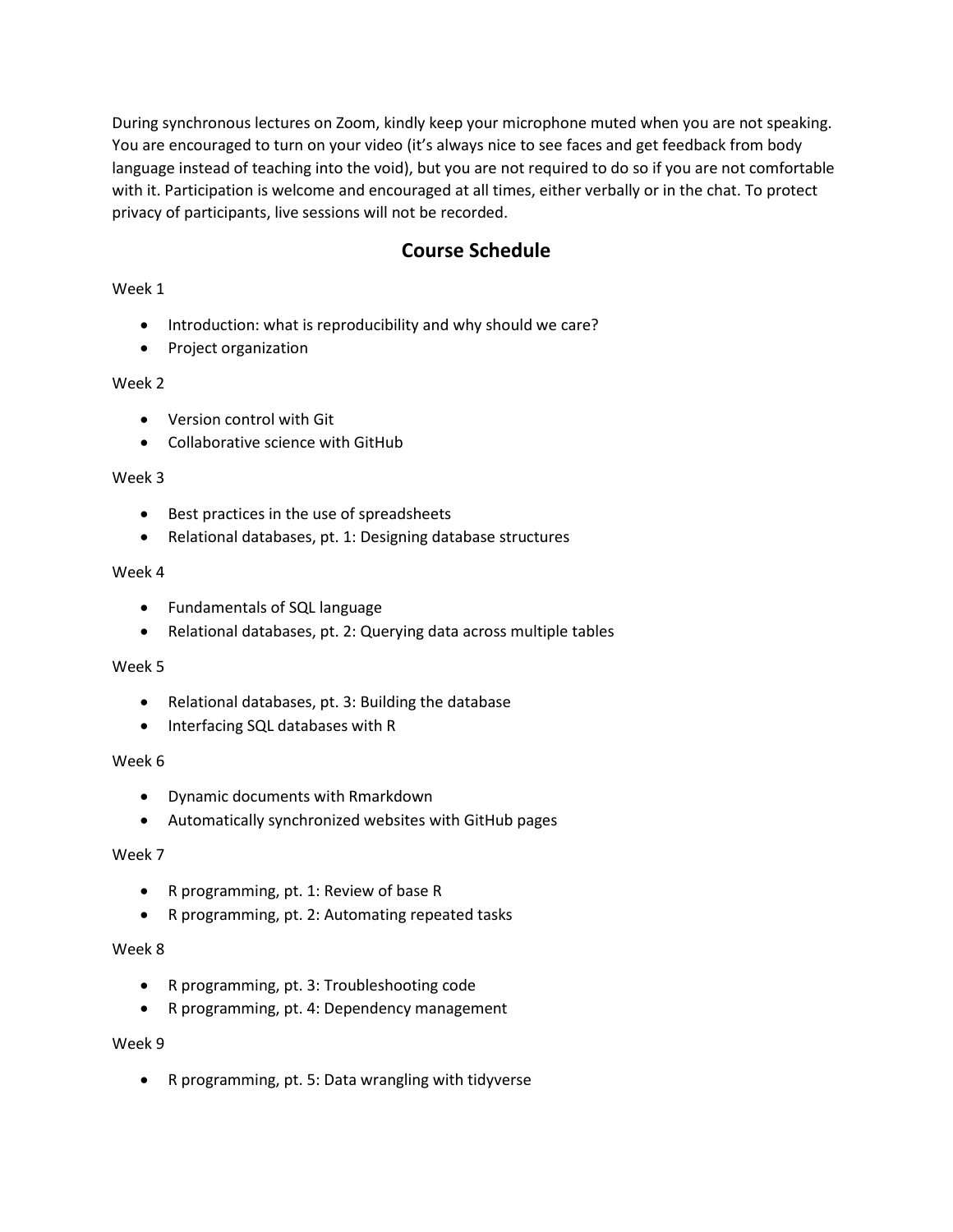Week 10

• R programming, pt. 5 (continued): Data wrangling with tidyverse

#### Week 11

• R programming, pt. 6: Publication-quality figures with ggplot2

#### Week 12

- R programming, pt. 7: Introduction to geospatial data in R
- Problem decomposition

#### Week 13

• Mini-hackathon

#### Week 14

• Recap + AMA + Final project consultation

### **USU Policies**

#### *Academic Freedom and Professional Responsibilities*

Academic freedom is the right to teach, study, discuss, investigate, discover, create, and publish freely. Academic freedom protects the rights of faculty members in teaching and of students in learning. Freedom in research is fundamental to the advancement of truth. Faculty members are entitled to full freedom in teaching, research, and creative activities, subject to the limitations imposed by professional responsibility. [Faculty](http://www.usu.edu/hr/files/uploads/Policies/403.pdf) Code Policy #403 further defines academic freedom and professional responsibilities.

#### *Academic Integrity – "The Honor System"*

Each student has the right and duty to pursue his or her academic experience free of dishonesty. To enhance the learning environment at Utah State University and to develop student academic integrity, each student agrees to the following Honor Pledge:

*"I pledge, on my honor, to conduct myself with the foremost level of academic integrity."* A student who lives by the Honor Pledge is a student who does more than not cheat, falsify, or plagiarize. A student who lives by the Honor Pledge:

- Espouses academic integrity as an underlying and essential principle of the Utah State University community;
- Understands that each act of academic dishonesty devalues every degree that is awarded by this institution; and
- Is a welcomed and valued member of Utah State University.

#### *Academic Dishonesty*

The instructor of this course will take appropriate actions in response to Academic Dishonesty, as defined the University's Student Code. Acts of academic dishonesty include but are not limited to: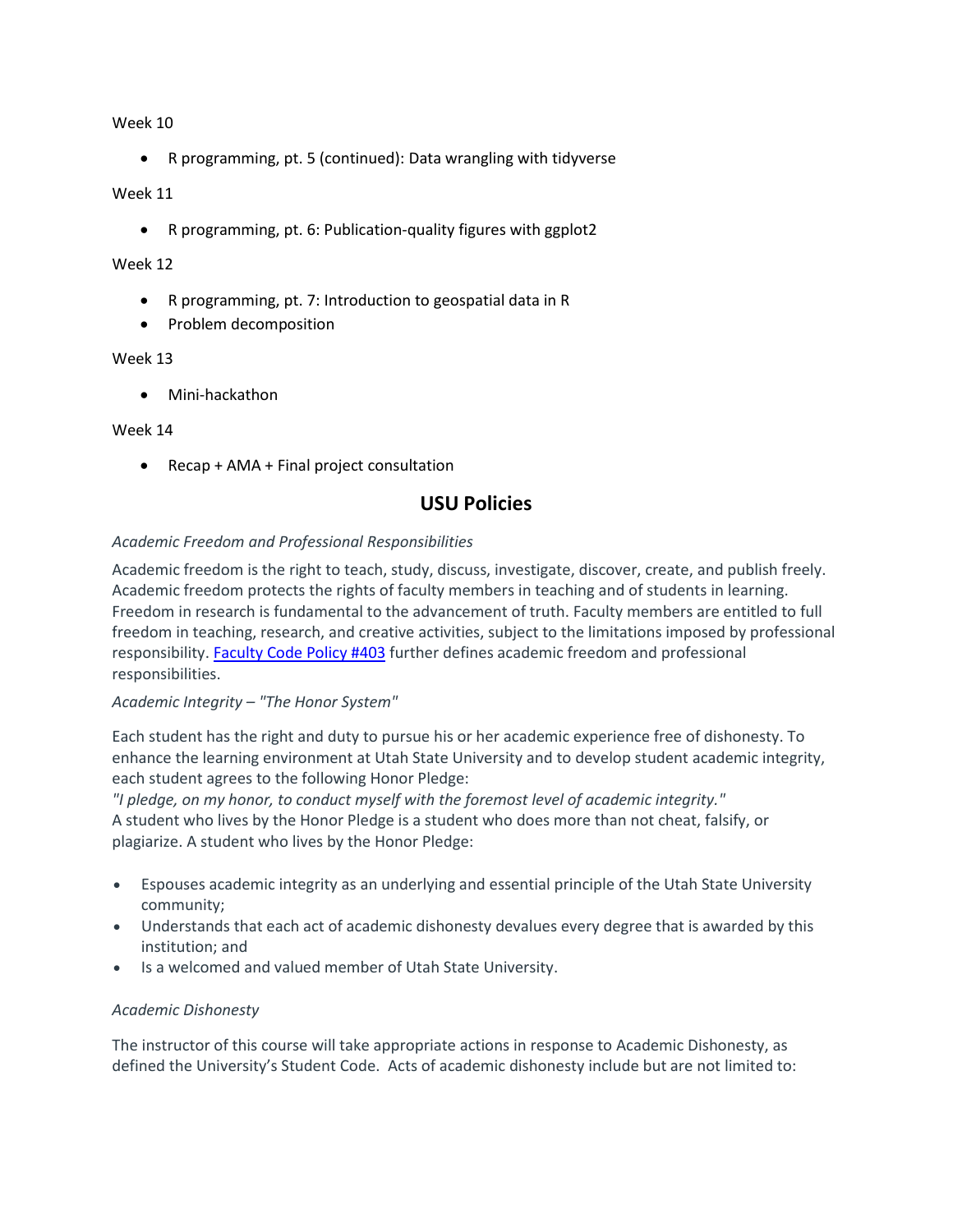- Cheating: using, attempting to use, or providing others with any unauthorized assistance in taking quizzes, tests, examinations, or in any other academic exercise or activity. Unauthorized assistance includes:
	- $\circ$  Working in a group when the instructor has designated that the quiz, test, examination, or any other academic exercise or activity be done "individually;"
	- $\circ$  Depending on the aid of sources beyond those authorized by the instructor in writing papers, preparing reports, solving problems, or carrying out other assignments;
	- $\circ$  Substituting for another student, or permitting another student to substitute for oneself, in taking an examination or preparing academic work;
	- $\circ$  Acquiring tests or other academic material belonging to a faculty member, staff member, or another student without express permission;
	- $\circ$  Continuing to write after time has been called on a quiz, test, examination, or any other academic exercise or activity;
	- $\circ$  Submitting substantially the same work for credit in more than one class, except with prior approval of the instructor; or engaging in any form of research fraud.
- Falsification: altering or fabricating any information or citation in an academic exercise or activity.
- Plagiarism: representing, by paraphrase or direct quotation, the published or unpublished work of another person as one's own in any academic exercise or activity without full and clear acknowledgment. It also includes using materials prepared by another person or by an agency engaged in the sale of term papers or other academic materials.

#### For additional information go to: ARTICLE VI. University [Regulations](https://studentconduct.usu.edu/studentcode/article6) Regarding Academic Integrity

#### *Sexual Harassment/Title IX*

Utah State University is committed to creating and maintaining an environment free from acts of sexual misconduct and discrimination and to fostering respect and dignity for all members of the USU community. Title IX and USU [Policy](http://www.usu.edu/policies/339) 339 address sexual harassment in the workplace and academic setting. The university responds promptly upon learning of any form of possible discrimination or sexual misconduct. Any individual may contact USU's Affirmative [Action/Equal](http://aaeo.usu.edu/) Opportunity (AA/EO) Office for available options and resources or clarification. The university has established a complaint procedure to handle all types of discrimination complaints, including sexual harassment (USU [Policy](http://www.usu.edu/policies/305/) 305), and has designated the AA/EO Director/Title IX Coordinator as the official responsible for receiving and investigating complaints of sexual harassment.

#### *Withdrawal Policy and "I" Grade Policy*

Students are required to complete all courses for which they are registered by the end of the semester. In some cases, a student may be unable to complete all of the coursework because of extenuating circumstances, but not due to poor performance or to retain financial aid. The term 'extenuating' circumstances includes: (1) incapacitating illness which prevents a student from attending classes for a minimum period of two weeks, (2) a death in the immediate family, (3) financial responsibilities requiring a student to alter a work schedule to secure employment, (4) change in work schedule as required by an employer, or (5) other emergencies deemed appropriate by the instructor.

#### *Students with Disabilities*

USU welcomes students with disabilities. If you have, or suspect you may have, a physical, mental health, or learning disability that may require accommodations in this course, please contact the **Disability [Resource](http://www.usu.edu/drc/) Center (DRC)** as early in the semester as possible (University Inn # 101, (435)